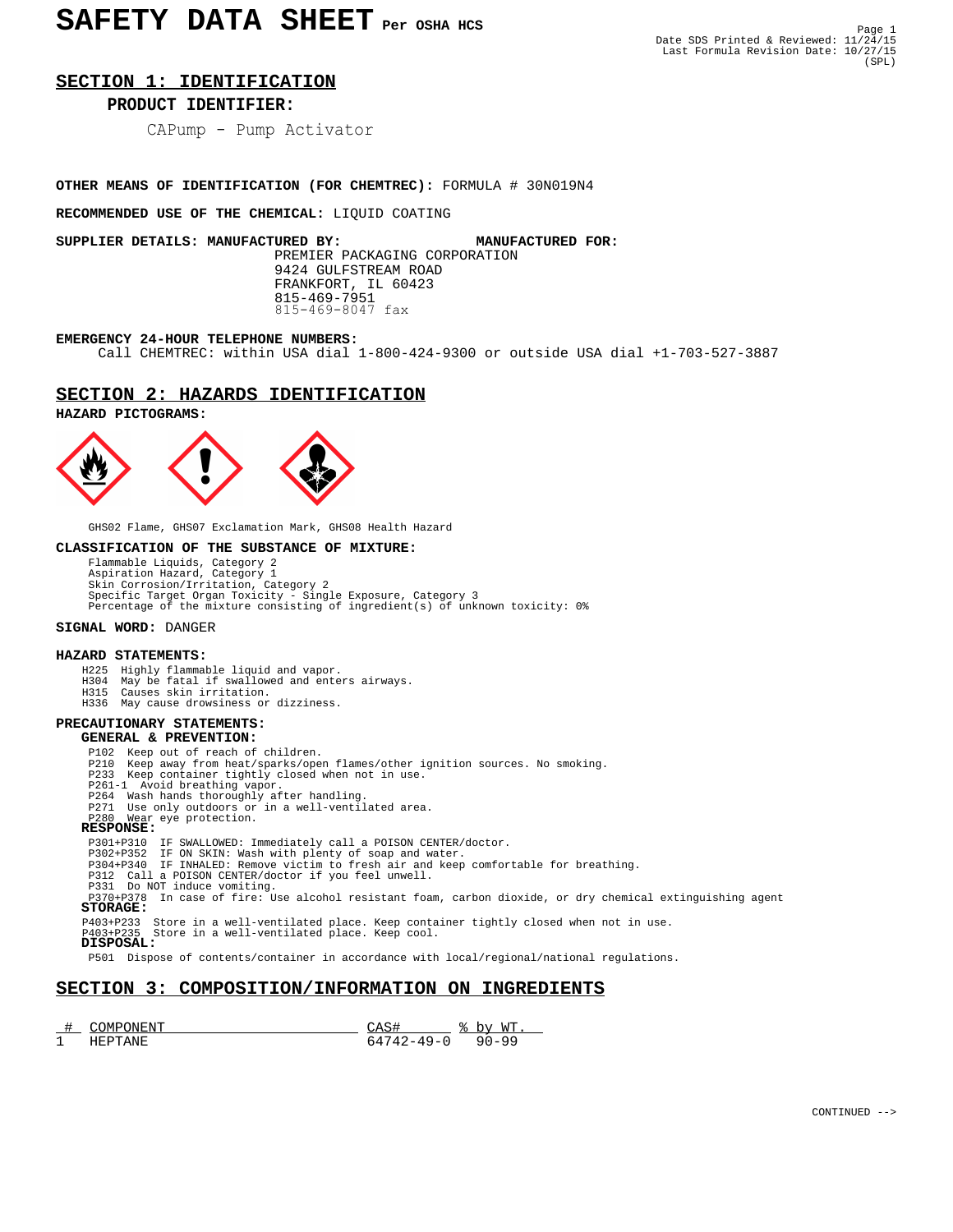**PRODUCT IDENTIFIER:**

 CYANOACRYLATE ACTIVATOR ACCELERATOR FORMULA  $CAD$ 

# ----------------------------------------------------------------------------------------------- **SECTION 4 - FIRST AID MEASURES**

**Inhalation:** If inhaled: Move victim to fresh air and keep comfortable for breathing. **Skin Contact:** If on skin: Wash with plenty of soap and water. Call a poison center/doctor if you feel unwell. Remove contaminated clothing and wash before reuse.<br>**Eye Contact:** If in eyes: Rinse cautiously with wate **Eye Contact:** If in eyes: Rinse cautiously with water for several minutes. Remove contact lenses, if present

and easy to do. Continue rinsing. If eye irritation persists: Get medical advice/attention.<br> **Ingestion:** If swallowed: Immediately call a poison center/doctor. Do NOT induce vomiting unless directed to do so by medical pe

## do so by medical personnel.<br>**MOST IMPORTANT SYMPTOMS AND EFFECTS, BOTH ACUTE AND DELAYED:**

See Section 11: Toxicological Information and effects.<br>**INDICATION OF ANY IMMEDIATE MEDICAL ATTENTION AND SPECIAL TREATMENT REQUIRED:** Treat symptomatically.

### **SECTION 5 - FIRE-FIGHTING MEASURES**

**Suitable Extinguishing Media:** CO2 (Carbon Dioxide), dry chemical, or water fog. **Unsuitable Extinguishing Media:** Water spray may be unsuitable. However if water is used fog nozzles are preferable.

Water may be used to cool closed containers to prevent pressure build-up.<br> **Specific Hazards Arising From the Chemical:** Closed containers exposed to heat from fire may build pressure and explode. Products of combustion ma

Special Protective Equipment and Precautions for Fire-Fighters: Full protective equipment including self-contained breathing apparatus should be used.

### **SECTION 6 - ACCIDENTAL RELEASE MEASURES**

Personal Precautions: Use personal protection recommended in Section 8.<br>**Environmental Precautions:** Prevent contamination of soil/ground, waterways, drains, and sewers. Environmental Precautions: Prevent contamination of soil/ground, waterways, drains, and sewers.<br>Methods of Containment: Absorb spilled liquid in suitable material.<br>Methods for Clean-Up: Use spark-proof tools to sweep or sc

### **SECTION 7 - HANDLING AND STORAGE**

### **Precautions for Safe Handling:**

 Vapors may ignite explosively. Prevent buildup of vapors. Keep from sparks, heat, flame or other heat sources. Do not smoke. Turn off pilot lights, heaters, electric motors and other sources of ignition during use and<br>until all vapors are gone. Do not puncture or incinerate/burn container. Keep container tightly closed while not in

 Store in dry, well-ventilated area and in accordance with federal, state, and local regulations. Do not expose to heat or store at temperatures above 50 degrees C / 122 degrees F. If storing in cold temperatures, allow product to warm to<br>room temperature before use. Keep container tightly closed and away from heat and sunlight when not in

### **SECTION 8 - EXPOSURE CONTROLS/PERSONAL PROTECTION**

## **CONTROL PARAMETERS**

| <b>AOML'</b><br>ONENT | Cm <sub>m</sub><br>$mm \tau$<br>$\cdot$ $\cdot$ $ \sim$<br>.<br>ᆂᆇ | TWA<br>$m\tau$<br>Δ ('( ÷ I | <b>DFT</b><br>TWA |
|-----------------------|--------------------------------------------------------------------|-----------------------------|-------------------|
| HEPTANE               | 500<br>ppm                                                         | ppm<br>40 U                 | 500<br>ppm        |

### **APPROPRIATE ENGINEERING CONTROLS:** Provide adequate ventilation to keep air contamination below OSHA

permissible exposure limits and ACGIH TLV exposure levels.<br>**EYE/FACE PROTECTION:** Wear safety glasses with side shields. Have eye wash facilities immediately available.<br>**SKIN PROTECTION:** Wear chemical resistant gloves if

cannot be controlled within applicable limits with ventilation.

### **SECTION 9: PHYSICAL AND CHEMICAL PROPERTIES**

| PHYSICAL STATE:           | Liquid                                                 |
|---------------------------|--------------------------------------------------------|
| COLOR:                    | See product identification                             |
| ODOR:                     | Solvent Odor                                           |
| ODOR THRESHOLD:           | No Data Available                                      |
| pH:                       | No Data Available                                      |
| FREEZING POINT:           | Not established (mixture)                              |
| BOILING POINT:            | 75 - 186 degrees C (167 - 367 degrees F)               |
| <b>FLASH POINT:</b>       | less than 1 degree C (less than 34 degrees $F$ ), c.c. |
| <b>EVAPORATION RATE:</b>  | Slower than ether                                      |
| UPPER FLAMMABILITY LIMIT: | Not established (mixture)                              |
| LOWER FLAMMABILITY LIMIT: | Not established (mixture)                              |
| <b>VAPOR PRESSURE:</b>    | Not established (mixture)                              |
| SPECIFIC GRAVITY:         | 0.698                                                  |
| SOLUBILITY (WATER):       | Negligible                                             |
| VOC PERCENT BY WEIGHT:    | 100.98                                                 |
| HAPS PERCENT BY WEIGHT:   | $\Omega$                                               |

### **SECTION 10: STABILITY AND REACTIVITY**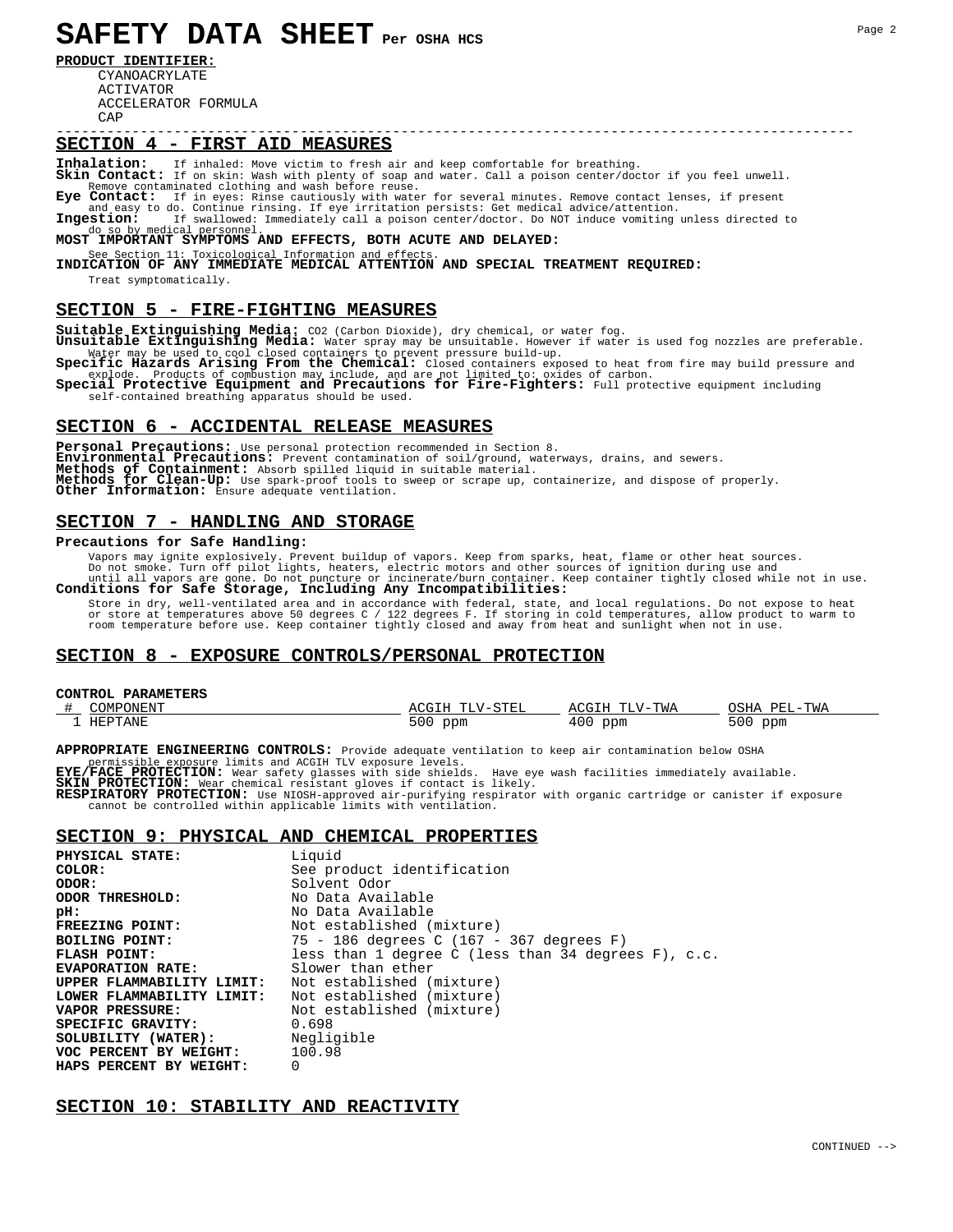**PRODUCT IDENTIFIER:**

 CYANOACRYLATE ACTIVATOR ACCELERATOR FORMULA  $CAD$ 

**CHEMICAL STABILITY:** Stable under normal conditions. **POSSIBILITY OF HAZARDOUS REACTIONS:** Will not occur. **CONDITIONS TO AVOID:** Keep away from heat, sparks, and flames. **INCOMPATIBLE MATERIALS:** Strong oxidizing agents. **HAZARDOUS DECOMPOSITION PRODUCTS:** by fire - Carbon Dioxide and Carbon Monoxide

### **SECTION 11: TOXICOLOGICAL INFORMATION**

**LIKELY ROUTES OF ENTRY:** Skin contact, Inhalation, Eye contact, Ingestion **SIGNS AND SYMPTOMS OF EXPOSURE:**

 **Skin Contact:** Signs/symptoms may include localized redness, itching, drying and cracking of skin.  **Inhalation:** Intentional concentration and inhalation may be harmful or fatal. **Eye Contact:** Signs/symptoms may include significant redness, swelling, pain, tearing, cloudy appearance of the cornea, and impaired vision.<br> **Ingestion:** Signs/symptoms may include abdominal pain, stomach upset, nausea, and impaired vision. Signs/symptoms may include abdominal pain, stomach upset, nausea, vomiting and diarrhea.<br>centration and ingestion of large amounts may be harmful or fatal. Intentional concentration and ingestion of large amounts may be harmful or fatal. **TARGET ORGANS POTENTIALLY AFFECTED BY EXPOSURE:**

 Central nervous system, kidneys, lungs, liver, eyes, skin, brain, respiratory tract, urinary tract, reproductive system, cardiovascular system

-----------------------------------------------------------------------------------------------

### **TOXICOLOGICAL DATA:**

| COMPONENT | LD50 ORAL           | LD50 DERMAL | LC50 INHALATION                               |
|-----------|---------------------|-------------|-----------------------------------------------|
| . HEPTANE | $>5000$ mg/kg (rat) |             | $>2000$ mg/kg (rabbit) $>73.5$ mg/L (rat) 4 h |

### **SECTION 12: ECOLOGICAL INFORMATION**

No Data Available

### **SECTION 13: DISPOSAL CONSIDERATIONS**

 Dispose of container and its contents in accordance with federal, state, and local regulations. Do not puncture, incinerate, or place container in trash compactor.

### **SECTION 14: TRANSPORTATION INFORMATION**

| GROUND (D.O.T./49 CFR)<br>UN I.D. Number:<br>Transport Hazard Class:<br>Hazard Label:<br>Shipping papers format:<br>SPECIAL NOTE:                 | UN1263 Proper Shipping Name: PAINT<br>Packing Group:<br>IJ<br>$\mathbf{3}$<br>Limited Quantity (LTD QTY) label -- see 49 CFR 172.315<br>UN1263, PAINT, 3, II, LTD OTY<br>If containers have less than 30ml (1 fl.oz.) flammable liquid, they may be<br>exempt from 49 CFR - see 49 CFR 173.4 Small Quantity Exceptions<br>Note that outer package needs statement "This package conforms to<br>49 CFR 173.4 for domestic highway or rail transport only." |
|---------------------------------------------------------------------------------------------------------------------------------------------------|-----------------------------------------------------------------------------------------------------------------------------------------------------------------------------------------------------------------------------------------------------------------------------------------------------------------------------------------------------------------------------------------------------------------------------------------------------------|
| AIR (IATA)<br>UN I.D. Number:<br>Transport Hazard Class:<br>Hazard Label:<br>Packing Instruction:<br>Shipping papers format:<br>SPECIAL NOTE:     | UN1263 Proper Shipping Name: PAINT<br>Packing Group:<br>3<br>ΙI<br>LTD QTY label with "Y", and Flammable Liquid label<br>Y341 (Note 1L maximum per package!)<br>UN1263, PAINT, 3, II<br>If containers have less than 30ml (1 fl. oz.), they may qualify to be shipped<br>as Excepted Quantity - see IATA 2.6 for details.                                                                                                                                 |
| WATER (IMDG)<br>UN I.D. Number:<br>Transport Hazard Class:<br>Packing Group:<br>$F-E$ , $S-E$<br>EmS:<br>Shipping papers format:<br>SPECIAL NOTE: | <b>UN1263</b> Proper Shipping Name:<br>PAINT<br>Packing Instruction: P001<br>3<br>LTD QTY label, see IMDG 3.4.5.1<br>II Hazard Label:<br>Stowage and Segregation: Category B<br>UN1263, PAINT, 3, II, (1 C c.c.), LTD OTY<br>If containers have less than 30ml (1 fl. oz.), they may qualify to be shipped<br>as an Excepted Quantity, see IMDG 3.5.1 for details.                                                                                        |

No component of this product is a listed Marine Pollutant (49 CFR 172,101,Appendix B).

### **SECTION 15: REGULATORY INFORMATION**

### **International Chemical Inventory**

 All components of this product are listed on or exempt from the following inventories: TSCA (United States), CEPA/DSL (Canada), AICS (Australia), IECSC (China)

### **SECTION 16: OTHER INFORMATION**

**REVISION DATE:** 10/27/15

### **HMIS & NFPA Hazard Scale:**

0=minimal, 1=slight, 2=moderate, 3=serious, 4=severe